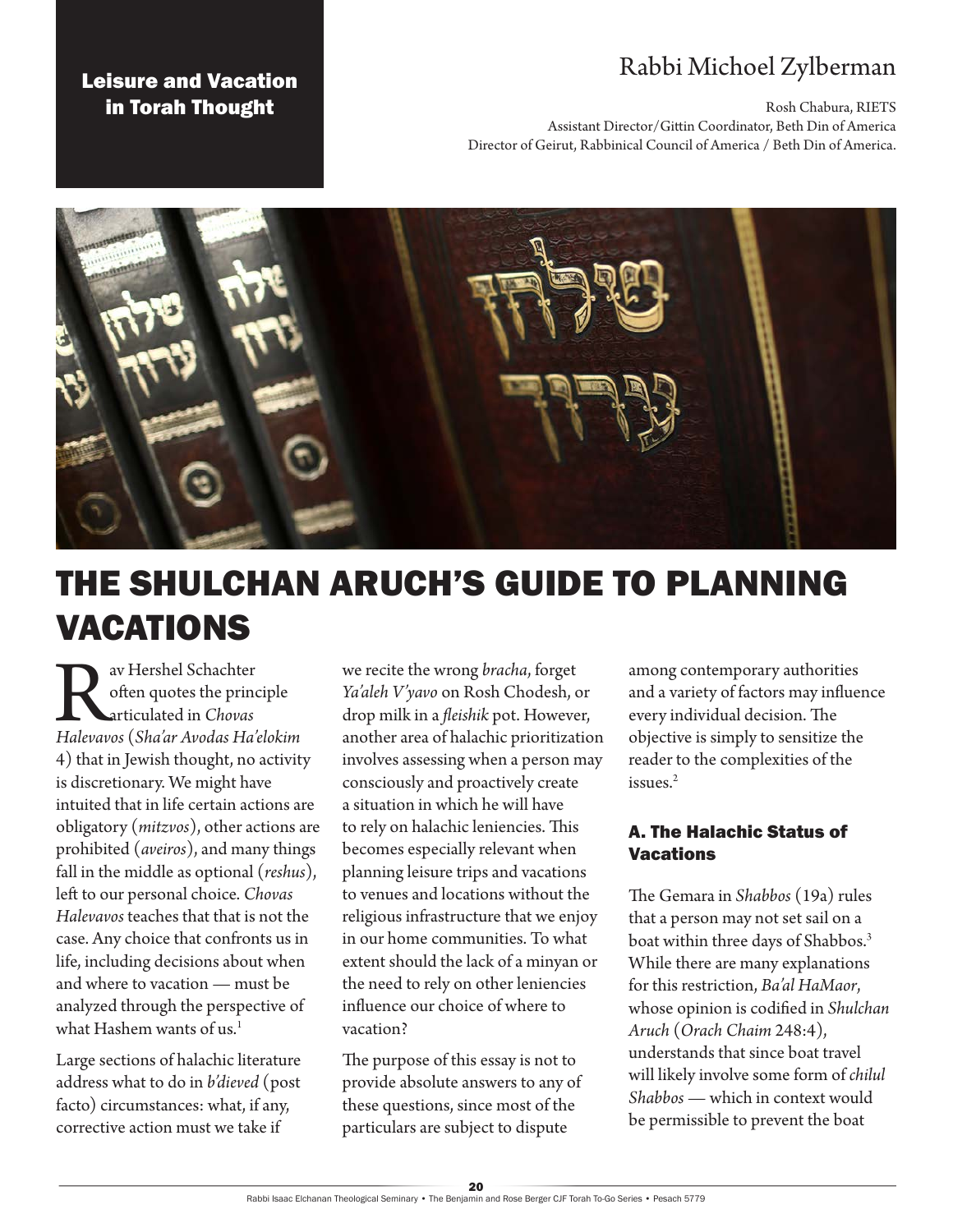from capsizing and endangering the lives of the passengers — one may not put himself in a situation within a few days of Shabbos that will knowingly necessitate *chilul Shabbos* for lifesaving purposes.

However, the Gemara distinguishes between traveling for mitzvah purposes and traveling for *reshus*, discretionary purposes. If one is traveling for a mitzvah, one may set sail later in the week, despite the likelihood that doing so may necessitate *chilul Shabbos* for lifesaving purposes.

Interestingly, Mordechai (*Shabbos* 258), presents the position of Rabbenu Tam that expands the definition of mitzvah to include traveling for business or even to visit a friend, although not trips that are purely for leisure. According to Rabbenu Tam, any functional trip justifies putting ourselves in a potentially compromised halachic

situation. Rema (248:4) references this position as the basis for what he perceives as common practice to be lenient about setting sail during the latter part of the week.<sup>4</sup>

Even if Mordechai's expansive definition of mitzvah excludes a trip for leisure, there may be contexts in which a pleasure trip could be considered a mitzvah.<sup>5</sup> In general we may not walk a distance in excess of 2,000 amos (3,000-4,000 feet) outside of the city limits on Shabbos or Yom Tov. If, however, we established an *eruv techumin* outside of the city limits prior to Shabbos or Yom Tov, we may walk 2,000 amos beyond the location of the *eruv techumin*. The Gemara (*Eruvin* 82a) rules that we may only create an *eruv techumin* for a mitzvah purpose. *Terumas HaDeshen* (77; quoted by Rema in Orach Chaim 415:1) writes that even walking to admire an orchard outside of the city limits is considered a mitzvah.

Presumably the rationale for this expansive definition of mitzvah is that taking a walk for pleasure enhances our enjoyment of Shabbos. It follows that halacha does recognize traveling for pleasure as having independent value, at least in some contexts, and that may factor into halachic decision making.

# B. Traveling to a Place Without a Minyan

May we plan a vacation to a location where we will not have access to a minyan? *Shulchan Aruch* (*Orach Chaim* 90:9,16) rules that *yishtadel adam l'hispalel b'veis hakneses im hatzibbur* — we should always endeavor to daven with a minyan. If we are traveling, we must travel up to a distance of four *mil* (8,000 amos) on our way or one *mil* (2,000 amos) out of the way in order to find a minyan. If one is an *ones* (beholden to circumstances beyond his control)

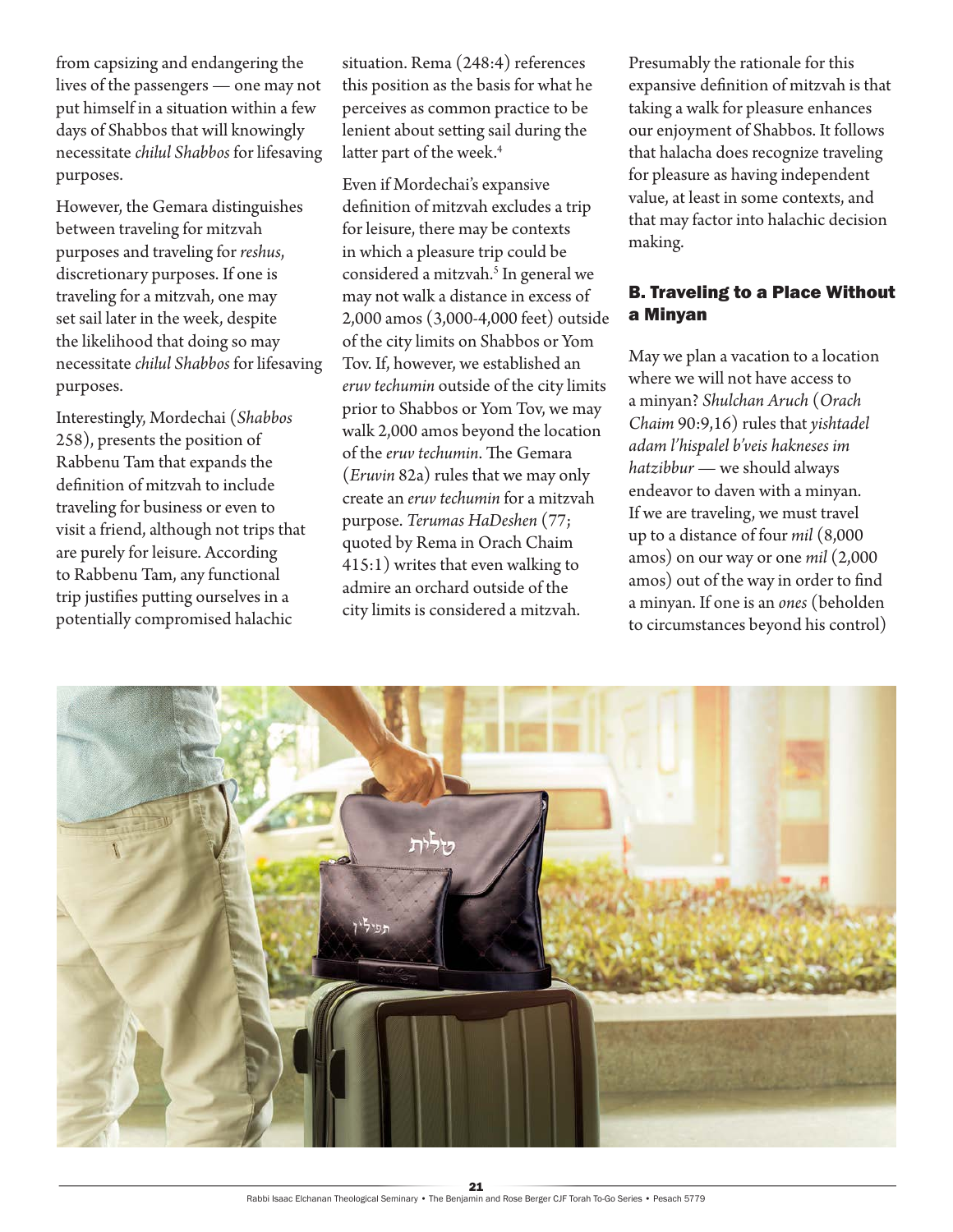and cannot make it to shul, he should daven at the same time that the congregation davens.

What is an *ones* in this context? *Mishneh Brurah* (90:29) writes that it could refer both to one who is physically unable to make it to a minyan and to one who will stand to lose money by going to shul (see *Terumas HaDeshen* 5). However, if one will merely miss the opportunity to turn a profit, that does not exempt him from davening with a minyan.

Our question of whether we may plan a vacation to a place without a minyan should presumably relate to how absolute the obligation to daven with a minyan is. Rav Moshe Feinstein (*Igros Moshe*, *Orach Chaim* 2:27) understands that the requirement to travel a certain distance, despite the presumed difficulty or inconvenience, in order to daven with a minyan, indicates the absolute nature of the obligation. The fact that the required distance is limited to four *mil* does not necessarily reflect a lower level of obligation, since positive commandments often entail limitations to the amount of effort necessary to expend for their performance.

Furthermore, argues Rav Moshe, the *Shulchan Aruch*'s formulation that we "should endeavor" to daven with a minyan should not be construed as reflecting a lesser *chiyuv*. 6

Rav Aryeh Pomeranchik (1908-1942, student of the Brisker Rav who made aliya in 1933) in *Emek Bracha* (*Birchos Kerias Shema 1*) assumes that there is no absolute obligation of *tefillah b'tzibur*. He cites as proof a Gemara in *Brachos* (7b) that once Rav Nachman did not gather together a minyan because there was too much effort involved. He further cites *Chavos Yair*

(115), who did not permit asking a non-Jew to perform a rabbinic *melacha* on Shabbos in order to facilitate davening with a minyan, even though in general it is permissible to ask a non-Jew to perform a rabbinic *melacha* to assist in performing a *mitzvah* (*shvus d'shvus b'makom mitzvah*).7

R. Shmuel Vosner (*Shevet HaLevi* 6:21:3) and R. Moshe Shturnbuch (*Teshuvos V'hanhagos* 2:63) assume that davening with a minyan constitutes an absolute obligation. They therefore rule that under most circumstances it is prohibited to vacation in a place without access to a minyan, as we may not knowingly put ourselves in a situation in which we will be unable to fulfill a positive commandment, even if it is only rabbinic in nature.<sup>8</sup>

Both of these authorities acknowledge that if there is a medical necessity, we may vacation in a place without a minyan. Rav Shturnbuch writes that there were tzadikim who spent time in places without a minyan in order to not be disturbed and thus strengthen their *avodas Hashem*, but that most people do not honestly have such calculations.9 Rav Zalman Nechemia Goldberg, however, acknowledges potential grounds for justifying traveling to a place without a minyan.<sup>10</sup>

#### C. Travelling on Succos to a Place Without a Succah

*Poskim* discuss whether and under what circumstances we may travel on Chol HaMoed Succos to a place where we will not have access to a succah. The Gemara (*Succah* 26a) teaches us that travelers who travel by day are exempt from succah in the daytime and travelers who travel at night are exempt from succah at night. Rashi explains that the typical scenario the Gemara addresses is when we need to travel for business purposes. Furthermore, the Gemara says that people traveling for a mitzvah purpose are exempt from succah both during the day and at night. The Gemara presents travelling to visit one's rebbi as an example of a mitzvah.

Rav Moshe Feinstein (*Igros Moshe*, *Orach Chaim* 3:93) rules that the Gemara only allows traveling under these circumstances for financial need or for a mitzvah. However, travelling for enjoyment or pleasure does not constitute a mitzvah and therefore would not exempt one from the mitzvah of succah.<sup>11</sup>

*Sefer HaSuccah* (Rabbi Eliahu Weissfish, Miluiim to Chapter 18 p. 458 in the 1993 edition) presents a similar ruling in the name of Rav Shlomo Zalman Auerbach. Rav Shlomo Zalman quoted *Magen Avraham* (640:4), who writes (based on earlier sources) that one who took a strong laxative on Succos and is therefore too uncomfortable to sit in the succah must still sit in succah because he had the option of taking this laxative before Succos. Therefore, he is at fault for putting himself in a situation that would make sitting in the succah difficult. If one who is in pain may not create a situation in which he will not be able to sit in the succah, all the more so, one who travels for a nonessential purpose should not be exempt from succah.<sup>12</sup>

Rav Yosef Shalom Elyashiv (*Hearos on Maseches Succah* quoted in the sefer *Shilhi D'Kayta* by R. Shmuel Baruch Genuth, 2001, p. 92) disagreed with Rav Moshe's conclusion. The reason that we may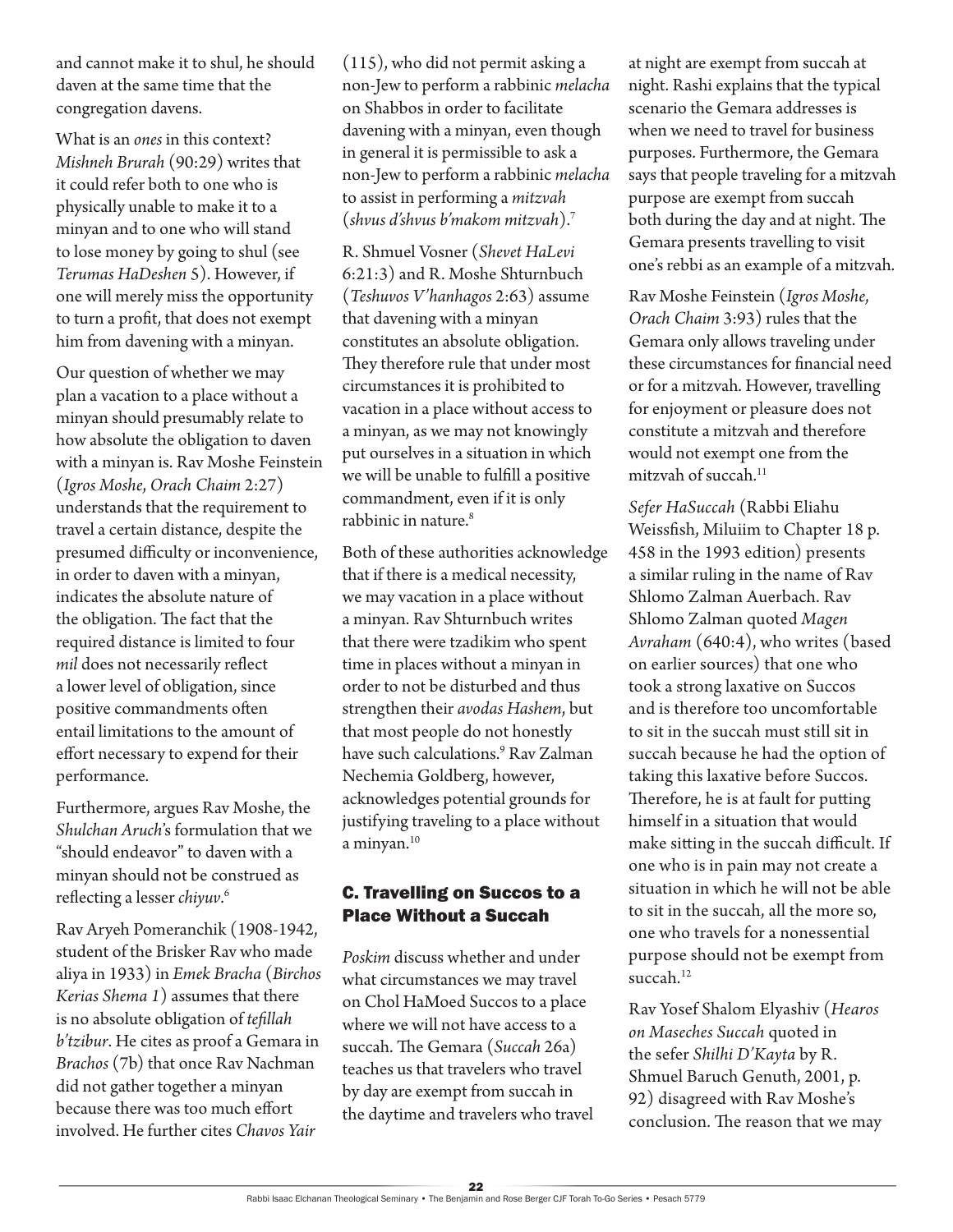travel for business even if it means forgoing the mitzvah of succah is that succah must be observed as *teishvu k'ein taduru* — we dwell in the succah the same way we dwell in our houses the rest of the year. Just as one regularly leaves his house to go on a business trip so too may one travel for business on Succos. By the same token, if it is normal for people to go on vacations or travel for pleasure, they may do so even on Succos regardless of whether succah arrangements are possible.<sup>13</sup>

While there may be legitimate grounds for allowing discretionary travel on Chol HaMoed to a place without a succah, it is worth considering the following observation of Rav Aharon Lichtenstein, which is relevant to the earlier discussion about minyan, and many other applications as well:

*One should be firmly and sharply opposed — both educationally and from the perspective of Jewish beliefs and values — to tiyulim (excursions) or activities organized in a way that involves not observing the mitzva of sukka. The existence of formal exemptions from positive mitzvot is not the exclusive nor the only decisive way of gauging whether to perform them. We do not speak of actual evasive trickery (ha'arama) — itself a significant problem in halakha and belief — and this is not the forum to relate to it. Even not relating fully to a mitzva is problematic, even when it involves ignoring and not evading. A Jew must be saturated with an ambition and longing for mitzvot and not, God forbid, view them as a burden he is inescapably stuck with that he tries to cast off at the first opportunity. This point is at the root of the trait of "zerizut" (acting with enthusiasm and* 

*energy), rooted in the obligation not just to serve God, but to serve him with joy and exhilaration.14*

# D. Saving Vacation Days for Chol HaMoed

In planning when to take a vacation, we should consider the following question. We generally assume that if we stand to lose our job by not working on Chol Hamoed then we are permitted to do so, since working under those circumstances is considered a *davar ha'avud*, preventing loss of our source of income. However, if we are entitled to one or two weeks of vacation that we may take any time during the year, must we save these vacation days for Chol Hamoed at the expense of taking time off in the summer or another more convenient time?

Both R. Moshe Shturnbuch (*Moadim U'Zmanim* 4:301) and R. Moshe Stern (the Debrecener Rav, *Be'er Moshe* 7:65 and teshuvah #41 appended to *Chol HaMoed* (Artscroll) by Rabbi Dovid Zucker and Rabbi Moshe Francis of the Chicago Community Kollel) assume that if we use up our vacation days in advance of Chol HaMoed that would be considered *mechavein melachto laMoed*, intentionally delaying work until Chol HaMoed, which is prohibited (see *Shulchan Aruch*, *Orach Chaim* 537:16 and 538:1).15 The Debrecener does concede that if a person needs to take vacation time earlier for health reasons he would be permitted to do so, but cautions that a person should be honest with himself about what his legitimate needs are.

Rav Moshe Feinstein takes a more liberal stance on this question. A brief ruling in his name appended to the aforementioned *Chol HaMoed* book (#18) says without explanation that taking a vacation in the summer with the knowledge that we will then need to work on Chol Hamoed is not considered *mechavein melachto lamoed*. The *Chol HaMoed* book (Chapter 9 footnote 63) quotes Rav Yaakov Kamenetsky as explaining that *mechavein melachto lamoed* applies when we deliberately delay work that we need to do until Chol Hamoed when we expect to have more free time (see Rambam *Yom Tov* 7:4). If we take a vacation in the summer because that is a convenient time for our family, even if as a result we will have to work on Chol HaMoed, that is not considered *mechavein melachto lamoed.*

Rav Moshe does still say that there is a *midas chassidus* to forgo a summer vacation in order to be able to stay home on Chol HaMoed. He also notes that if one has no particular need to take vacation days in the summer then he should save them up for Chol HaMoed.

Both *Shmiras Shabbos K'hilchasah* (Chapter 67 footnote 47) and Rav Yaakov Kamenetsky (quoted in *Chol HaMoed* Chapter 9 footnote 65 and Biurim 8) assume that everyone should agree that if we have accumulated vacation days come Pesach, we may not go to work on Chol HaMoed Pesach in order to save them up for the summer. That would definitely be considered *michavein melachto lamoed*. The whole debate is limited to taking vacation days in the summer at the expense of saving them up for Chol Hamoed Succos.

## E. Supporting Jewish Owned Businesses and Travel to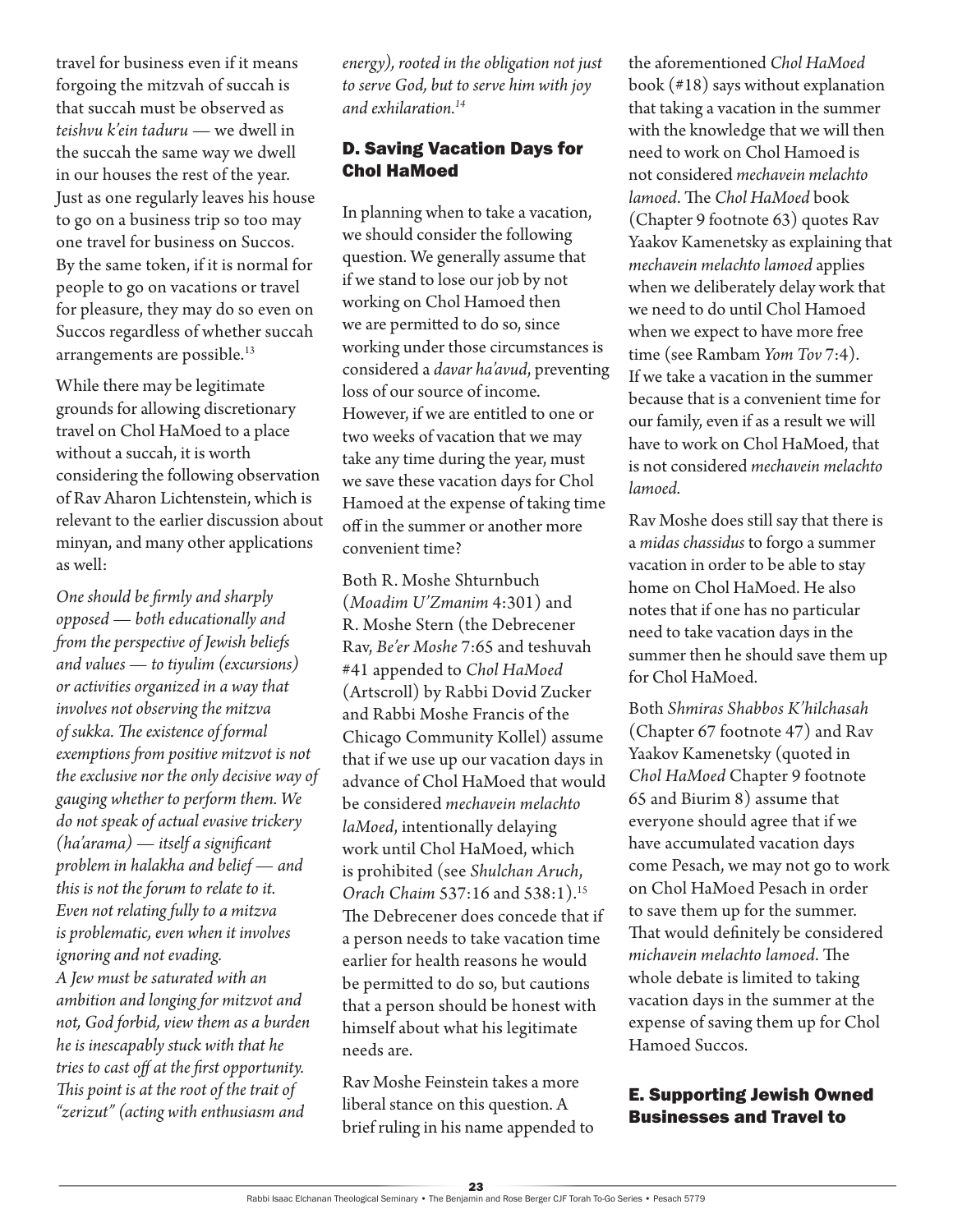#### Israel

There is a further consideration that should impact on our choice of venue for vacations. Rashi in Parshas Behar (25:14) quotes a Toras Kohanim that instructs:

מנין כשאתה מוכר מכר לישראל חברך תלמוד לומר וכי תמכרו ממכר לעמיתך מכור ומנין שאם באת לקנות קנה מישראל חברך תלמוד לומר או קנה מיד עמיתך. *How do we know that when one sells, one should sell to a fellow Jew? The Torah teaches "When you sell property (it shall be) to your fellow [Jew]" How do we know that if you are buying that you should buy from your fellow Jew? The Torah states "or you purchase from the hand of your fellow."* Chazal teach us that when engaging in commerce we should preferably sell our merchandise to a fellow Jew and buy from a fellow Jew.

The parameters of this directive are not immediately clear. Does this halacha only apply if all else is equal? Must we give priority to giving business to a fellow Jew even at a loss? Is there a difference between a big loss and a small loss?

We do find a parallel halacha in the context of extending loans. The Gemara in *Bava Metzia* (71a) tells us that we should prioritize extending a loan to a fellow Jew, even if we have a choice between lending money to another Jew without interest and to a non-Jew with interest. The Chofetz Chaim (*Ahavas Chesed* 1:5:1-2) rules that this directive does not apply to someone who is in the loan business,

for whom earning interest on a loan to a non-Jew is a source of income.<sup>16</sup> Similarly, Chofetz Chaim assumes that we should give priority to selling to or buying from a Jew if the profit margin will be equivalent or even slightly disadvantageous. However, we need not do so at a significant loss.17 Exactly where to draw the line may be case specific.<sup>18</sup>

Presumably this should be relevant to planning a vacation. If all things are equal, it would be better to give our business to a Jewish proprietor.<sup>19</sup> When things are not equal, meaning there is a financial or other advantage to patronizing a different establishment, we should consider how much weight to assign to this halachic preference.

If we have a choice between vacationing in Israel or elsewhere, this factor may become even more prominent. In traveling to Israel we have the opportunity to support a Jewish economy, not just a solitary Jewish proprietor. Moreover, the Gemara (*Kesubos* 101a, codified in Rambam, *Melachim* 5:11) tells us that one who walks four cubits in Eretz Israel is guaranteed a share in the World to Come.<sup>20</sup> In deciding whether to travel to Israel or to Cancun, we should consider this added benefit.

Vacations can provide us with opportunities to reflect and recharge and to connect with family in a less pressured environment. Yet a vacation itself must contribute to an enhanced *avodas Hashem* and not become a vacation from *avodas* 

*Hashem*. Our decisions about where and when to vacation can ensure that such trips will be spiritually enriching.

#### **Endnotes**

1 See *Rav Schachter on the Parsha*, Alan Weissman, editor, pp. 147-8.

2 There are a number of valuable works published in recent years that address halachos related to vacations and leisure. They include: Rabbi Betzalel Stern, *Ohalecha B'Amitecha* (Yerushlayaim 2005); Rabbi Shmuel Baruch Genuth, *Shilhi D'Kayta* (Bnai Berak 2000); *Kovetz Halachos L'Meonos HaKayitz*, Rabbi Yisroel Dovid Harfenes; *Menuchas Emes*, Rabbi Mordechai Gross (Bnai Berak 2005); *Vayehi Binsoa* (Bobov Beis Medrash, Antwerp 2005); Rabbi David Stav, *Bein HaZemanim* (Tel Aviv 2012).

3 According to *Magen Avraham* (248:2), the three days begin on Wednesday. See *Mishneh Berurah* (248:4), who writes that the Vilna Gaon quotes many *rishonim* who held that the three days begin on Thursday.

4 *Mishneh Berurah* (248:36) does recommend being stringent to only set sail for a real mitzvah purpose, as Rabbenu Tam's position was not universally accepted.

5 See Rabbi Menachem Salei, *HaTiyul B'safrut HaShu"t*, in *HaMaayan* 16, pp. 20-23 for source material on this topic. Thanks to Rabbi Joshua Flug for referring me to this article. See also Rabbi Netanel Wiederblank's article in this section.

6 See *Shulchan Aruch HaRav* 90:17.

7 The *Chavos Yair* was responding to whether it was permissible to hire a non-Jew to ferry one across a river in order to daven with a minyan. He cites Maharil (quoted in *Magen Avraham* 415:2) who did not permit establishing an *eruv techumin* in order to walk to a minyan on Shabbos. See Rav Yitzchak Zilberstein, *Melachim Umnayich*, p. 171, who points out that *Peri Megadim* (613 *Eshel Avraham* 8, quoted in *Mishneh Berurah*, *Shaar Hatziyun* 614:20) argues with the Maharil,



Find more shiurim and articles from Rabbi Michoel Zylberman at https://www.yutorah.org/rabbi-michoel-zylberman